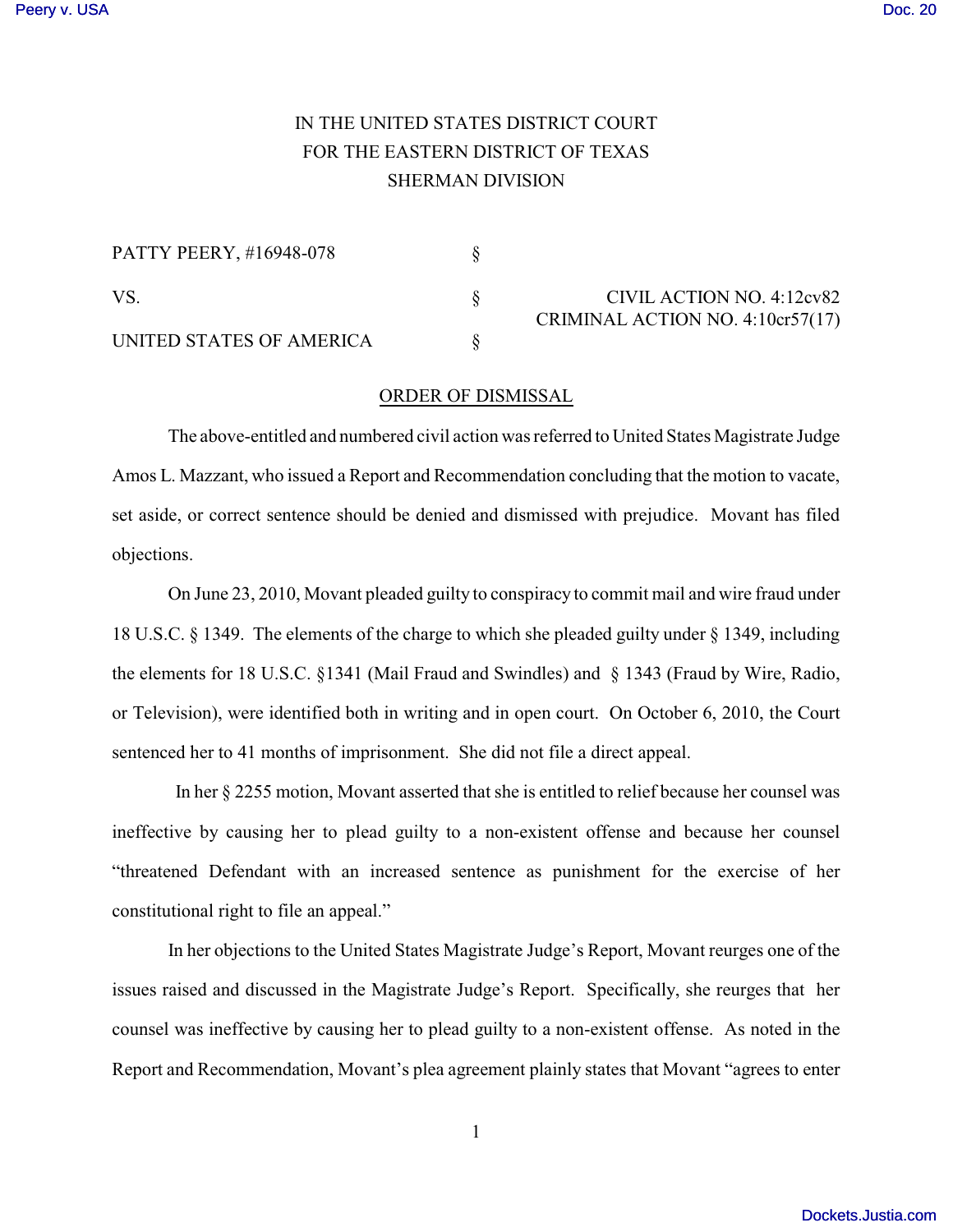a plea of guilty to Count One of the Indictment which charges a violation of 18 U.S.C. § 1349 (conspiracy to Commit Mail and Wire Fraud)." It further notes that Movant "understands the nature and elements of the crime to which guilt is admitted." Movant's claim that she thought she was pleading guilty to violating the honest services fraud statute is contradicted by the record.

Movant again reurges that the United States Supreme Court case of *Skilling* applies to her case. As the Magistrate Judge explained in his Report, in *Skilling v. United States*, — U.S. —, 130 S. Ct. 2896, 2907, 177 L. Ed.2d 619 (2010), the Supreme Court held that the "honest services" fraud statute, 18 U.S.C. § 1346, criminalizes "onlybribery and kickback schemes." While Movant argues that the *Skilling* holding renders her guilty plea "invalid as it premises [sic] on a non-existent offense," Movant was not charged with honest services fraud concerning bribery and kickbacks pursuant to § 1346. She was charged with, and pleaded guilty to, conspiracy to commit mail and wire fraud under 18 U.S.C. § 1349. The *Skilling* case is not applicable. In sum, Movant failed to show that she was denied effective assistance of counsel under the well-known standard outlined in *Strickland.* She failed to prove that there is a reasonable probability that, but for counsel's alleged unprofessional errors, the result of the proceeding would have been different. *Strickland v. Washington*, 466 U.S. 668, 694, 104 S. Ct. 2052, 2068, 80 L. Ed.2d 864 (1984). Any argument trial counsel would have advanced in this vein during the plea process or on direct appeal would have been frivolous. Counsel cannot be held to be ineffective for failing to argue frivolous claims. *Koch v. Puckett*, 907 F.2d 524, 527 (5<sup>th</sup> Cir. 1990).

Movant fails to make further objections to the Report. Accordingly, she is barred, except upon grounds of plain error, from appellate review of those proposed factual findings and legal conclusions, which have been accepted and adopted by the district court. *Douglass v. United Servs. Auto Ass'n,* 79 F.3d 1415, 1430 (5<sup>th</sup> Cir. 1996) (*en banc*).

The Report of the Magistrate Judge, which contains his proposed findings of fact and recommendations for the disposition of such action, has been presented for consideration. Having